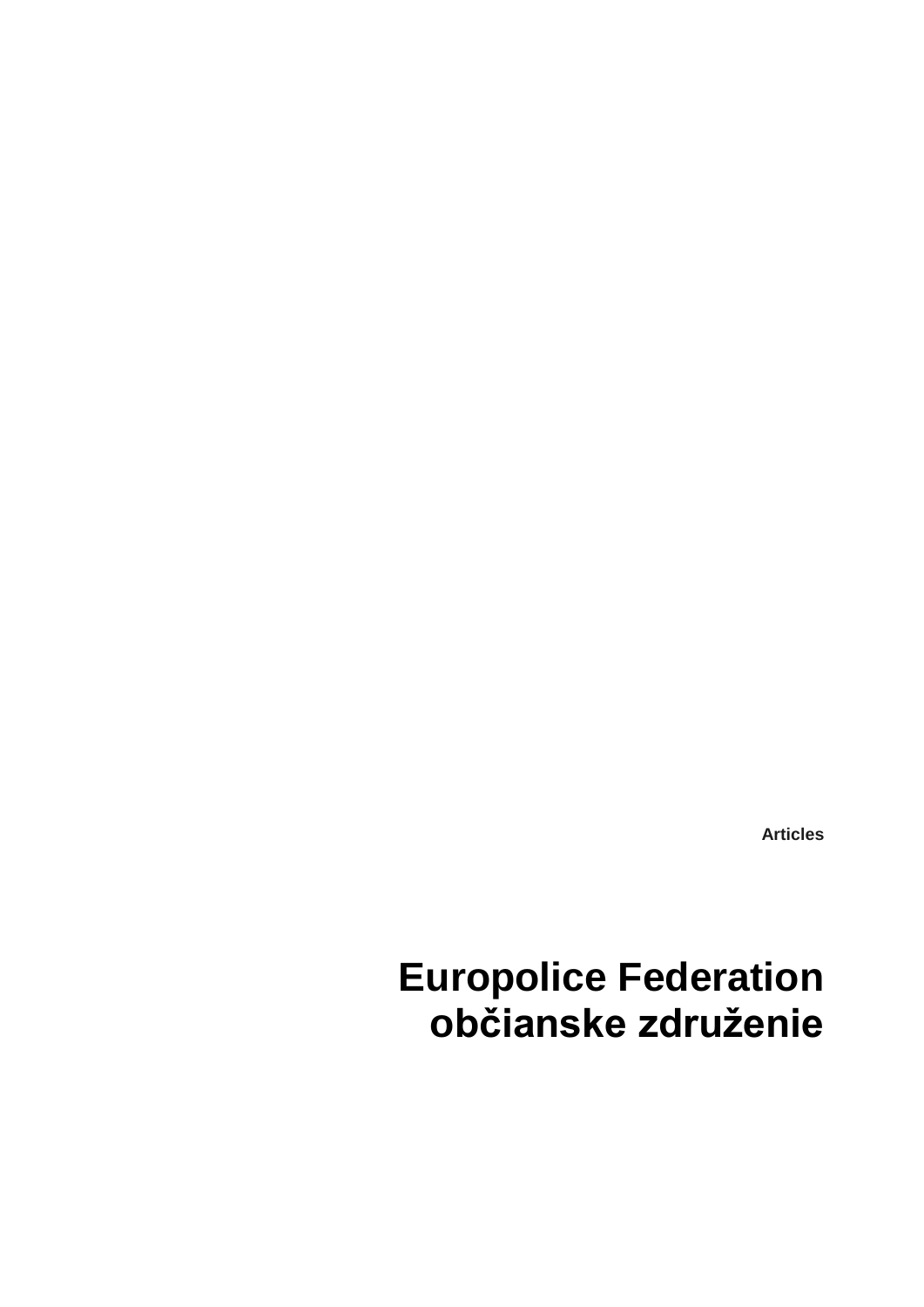#### Articles of Community Organization formed in accordance with Act No. 83/1990 on association of citizens as amended

# *Art. I.*

# *Name of the Organization*

The name of the organization is: **Europolice Federation občianske združenie** (hereinafter only the "Organization").

# *Art. II.*

## *Registered Seat of the Organization*

The registered seat of the Organization is **Biskupice 244, 986 01 Biskupice.**

# *Art. III.*

## *Objective of the Organization*

- 3.1.The objective of the Organization is to initiate, coordinate and perform activities focused on
	- crime prevention in the territory of the Slovak Republic
	- supporting education; promoting, professional preparation, informing about facts and experience of entities operating in the territory of the Slovak Republic and abroad in the field of public order, road safety, fire safety and aid in disasters and acts of God
	- providing help to victims, persons damaged by crimes and their relatives
	- prevention of possession and use of addictive substances and precursors.
- 3.3. To fulfil its objective, the Organization may apply for grant projects published by national and foreign institutions and may enter into contracts with them.

The Organization may publish own grant projects for which members as well as nonmembers of the Organization may apply.

## *Article IV.*

## *Legal Position, Capacity and Duration of the Organization*

- 4.1.The Organization is a legal person, independent on political parties and political movements. 4.2.The territorial capacity of the Organization is unlimited.
- 4.3. The Organization is formed for an indefinite period of time. The Organization may be a founder or co-founder of another legal person (e.g. business company, foundation etc.).

## *Article V.*

## *Assets of the Organization*

- 5.1.The Organization obtains its funds mainly:
	- by own activity,
	- from donations, grants membership fees,
	- from gifts and contributions provided by natural and legal persons registered in the Slovak Republic or abroad,
	- from interests accumulated on the financial deposits in banks,
	- from EU funds and funds of other state bodies and non-state actors.
- 5.2. The deposited and provided financial funds, other items and values become the Organization's assets. The Organization's assets may be only used for the implementation of the object of activity as defined herein.
- 5.3.The Organization bodies are required to efficiently use and protect the assets.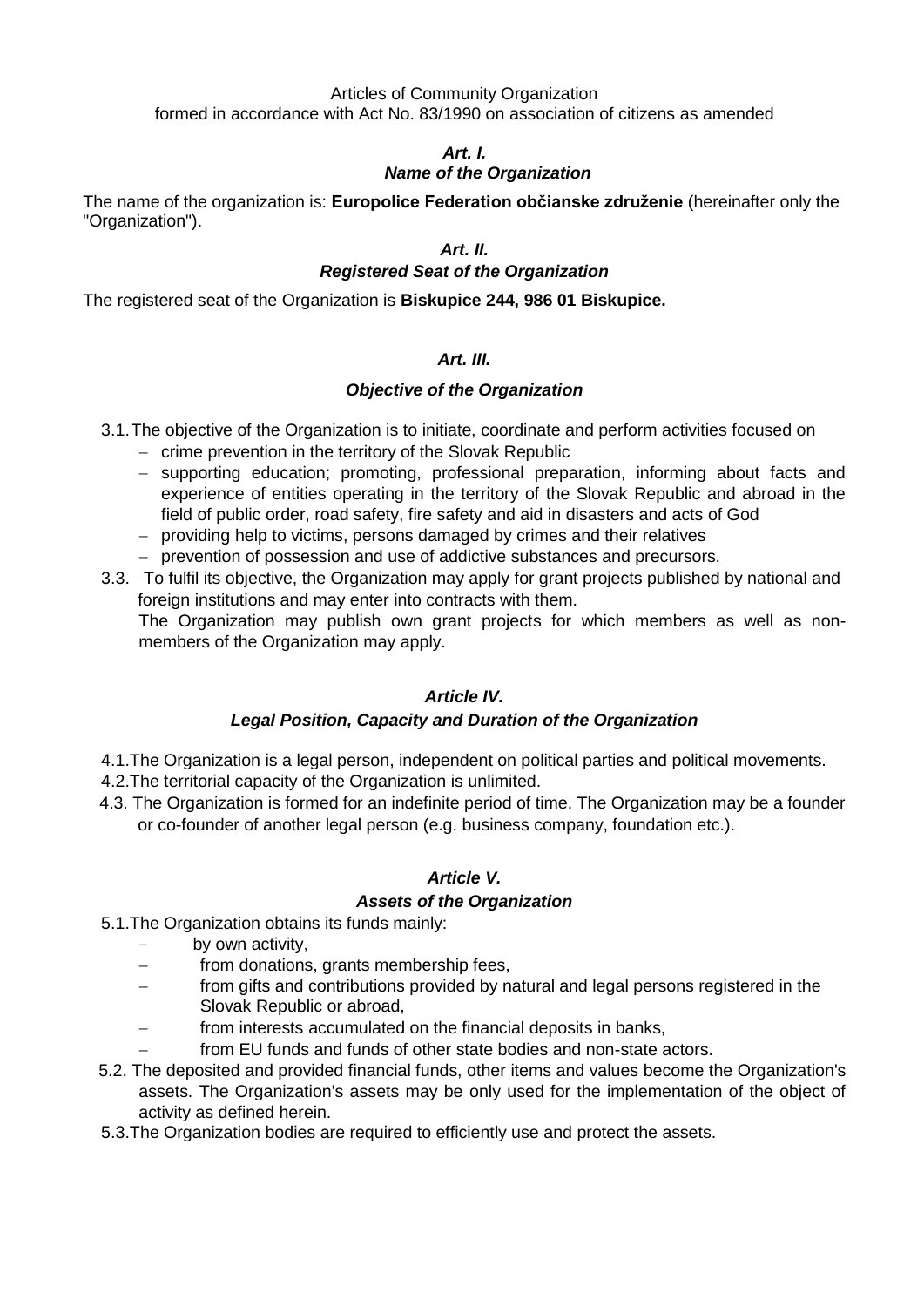#### *Article VI. Financial Management of the Organization*

- 6.1. The Organization plans its budget and manages the funds in accordance with the set budget.
- 6.2. Financial management of the Organization's assets is the responsibility of the management board which prepares the accounts of the financial management and report on the financial management of the Organization's assets on an annual basis, after the 15th of February of every calendar year.
- 6.3. The decisions about detail rules of managing the funds shall be taken by the management board.

#### *Article VII.*

#### *Membership in the Organization and Membership Fee*

- 7.1.Members of the preparatory committee of the Organization shall become the members of the Organization (hereinafter only the "Founding Members") as of the day of formation of the Organization.
- 7.2.Natural and legal persons shall become members of the Organization based on application and decision of the management board on acceptance of the application as of the day of their written acknowledgment about unconditional acceptance of the articles of the Organization and about their commitment to fulfil the objectives of the Organization and to implement the object of activity as defined herein. The membership shall be suspended for a period of time during which the member fails to pay the membership fee. During the period the member shall not exercise his rights. The members shall not have the right to be represented in the Organization or to transfer their membership to another person.
- 7.3. The membership in the Organization shall cease:
	- upon written notice of a member concerning his leave as of the day as defined in the written notice; however, not later than as of the day of delivery of the notice,
	- upon exclusion of a member for a material breach of the articles of the Organization or for his activity aimed against the object of activity of the Organization, where the decision on the member's exclusion is taken by the management board,
	- upon passing of a 30-day period after delivery of a request for payment of the membership fee,
	- upon the death of a natural person and cessation of a legal person,
	- the cessation of the Organization.
- 7.4. Rights of the Members of the Organization:
	- $-$  the members of the Organization have the right to participate in the activities of the Organization and to be informed about them,
	- the members of the Organization have the right to participate in the events organized by the Organization,
	- the members of the Organization have the right to submit proposals to the bodies of the Organization and to request explanation from them,
	- the members of the Organization have the right to elect the bodies of the Organization, to be elected to the bodies of the Organization and to propose candidates in the elections of members of the bodies of the Organization in accordance with the election policy,
	- the members of the Organization have the right to the information obtained by the activity of the Organization, other than confidential information,
	- the members of the Organization have the right to leave the Organization,
	- the members of the Organization have the right to review the report on the financial management of the Organization.
- 7.5. Obligations of the Members of the Organization: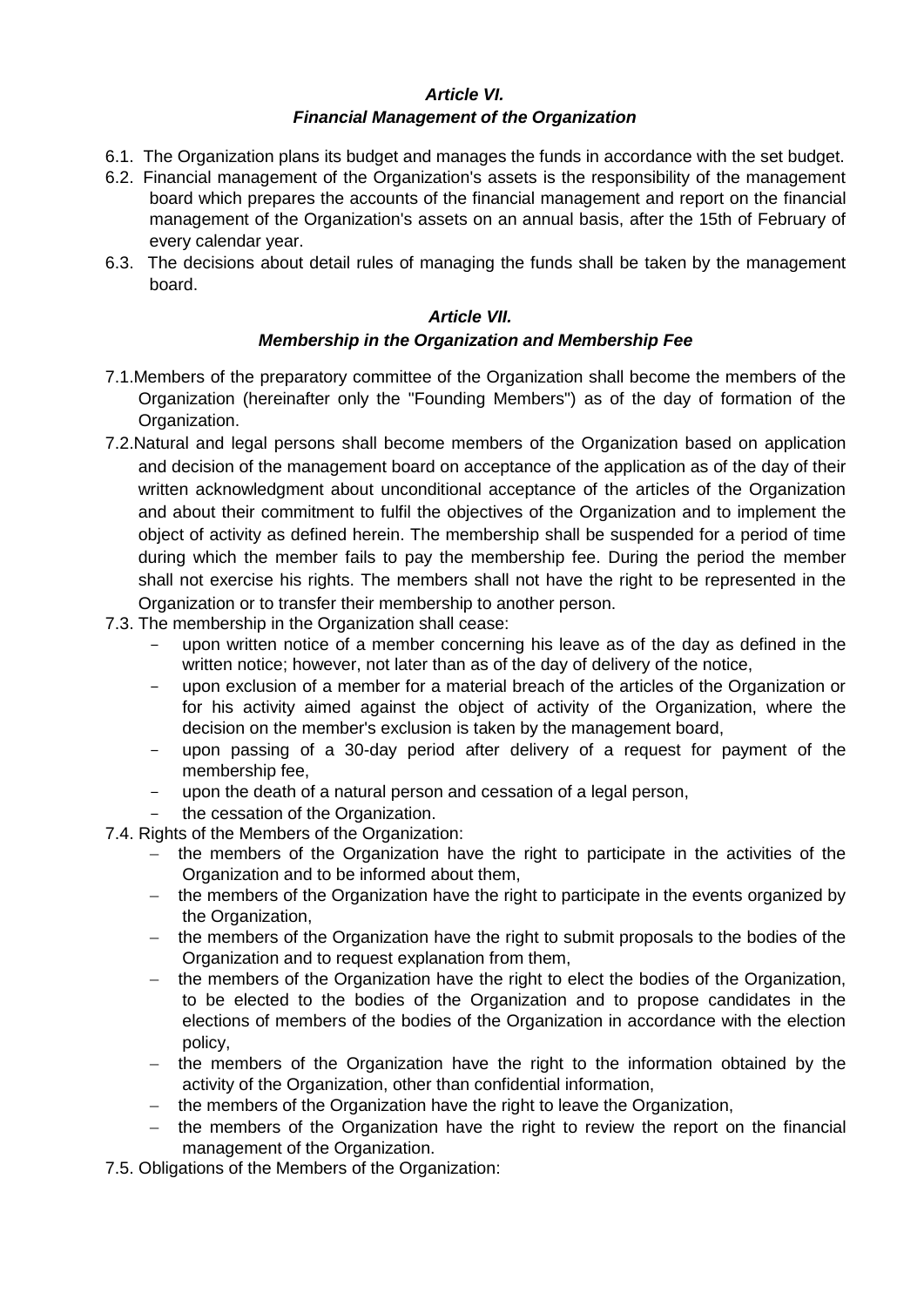- the members of the Organization are obliged to contribute to fulfilment of the objective and activity of the Organization to the best of their ability,
- the members of the Organization are obliged to pay the membership fees, duly and properly, to follow the articles of the Organization as well as the decisions of the bodies of the Organization,
- the members of the Organization are obliged to actively participate in the fulfilment of the tasks of the Organization,
- the members of the Organization are obliged not to perform activity that might be aimed against the object of activity of the Organization.
- 7.6. Honorary members of the Organization may be mainly natural persons active in the public, cultural, scientific or social sphere, who are offered this membership as an act of seriousness and recognition. The decision about whether or not to award honorary membership shall be taken by the management board and the honorary membership shall be accepted upon the takeover of a certificate of honorary membership. The honorary membership shall cease upon withdrawal of the honorary membership if the honorary member performs activity aimed against the interests of the Organization, where the decision about the withdrawal shall be taken by the management board, upon the death of the honorary member, resignation of the honorary member or cessation of the Organization.
- 7.7. Rights of the Honorary Member:
	- to participate in the events organized by the Organization,
	- to be informed about the activity of the Organization,
	- to submit proposals to the bodies of the Organization.
- 7.8. The honorary member shall act in accordance with the interests and object of activity of the Organization as defined herein.
- 7.9. The decision about the amount and payment method of the membership fee shall be taken by the management board.

#### *Article VIII. Bodies of the Organization and their Capacity*

- 8.1. The bodies of the Organization are:
	- General meeting of the members of the Organization,
	- Management board,
		- Supervisory board,
- 8.2. General meeting of the members of the Organization.
	- a) The general meeting of the members is the highest body of the Organization to
		- decide on the activity of the Organization at its meetings,
		- evaluate the activity of the bodies of the Organization.
	- b) The general meeting of the members of the Organization is convened by the chairperson of the management board. The general meeting of the members of the Organization shall be held from time to time, no less than once a year.
	- c) The convenor is obliged to invite to the meeting all the members of the Organization in writing (the condition of a written invitation is fulfilled if it can be proved that the invitation was handed over for postal traffic with the address as specified by the member or honorary member of the Organization at the formation of the membership or, if changed, to such a changed address as he specified in writing prior to the dispatch of the invitations). The convenor shall inform the honorary members about the meeting. The invitation shall include details on the program of the meeting. The invitations shall be dispatched by the convenor 30 days prior to the general meeting of the members of the Organization.
	- d) All the members of the bodies of the Organization are obliged to take a part in the general meeting of the members of the Organization.
	- e) The general meeting of the members of the Organization must be convened if more than 50 % of all the members of the Organization apply for it. If the general meeting fails to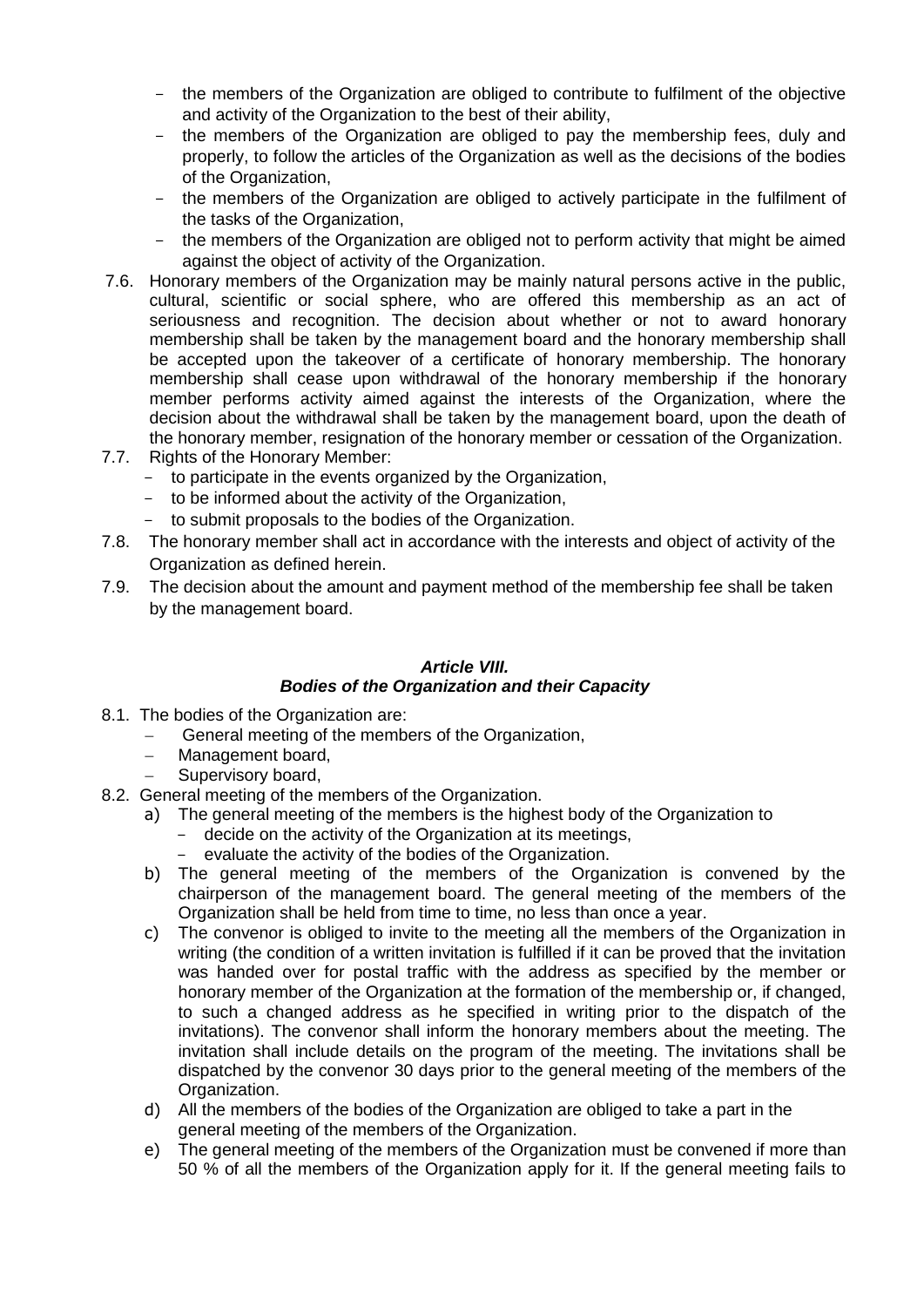be convened within 15 days, the chairperson of the supervisory board shall be entitled to convene an extraordinary general meeting.

- f) The general meeting of the members of the Organization shall be presided by such a chairperson as named by the general meeting of the members. The decisions are adopted upon consent of a majority of the members present in the meeting.
- 8.3. Management board.
	- a) The management board is the highest executive body of the Organization to
		- decide on the amendment to the articles and election policy after having been reviewed by the supervisory board,
		- decide on the financial management of the Organization, prepare a report on the financial management of the assets of the Organization, approve the method of use of the gain on liquidation,
		- approve the organizational and working procedure of the Organization,
		- decide on and approve the amount and method of payment of the membership fee of the members of the Organization after statement of the supervisory board,
		- b) The meeting of the management board shall be convened and presided by its chairperson or such a member of the management board as authorised by the chairperson. The meetings of the management board shall be held from time to time, no less than once a quarter.
		- c) The management board has its rules of procedure, adopted by the board at the first session, which must be followed in each session.
		- d) The management board adopts decisions by voting and it constitutes a quorum with the presence of a majority of its members. Proposals for decisions are adopted upon consent of a majority of the members of the management board, present in the meeting.

# *Article IX.*

## *Establishing the Bodies of the Organization*

- 9.1. The management board consists of 3 members being members of the Organization. The membership in the management board is formed upon election, with the members of the management board being elected by the members of the Organization at the general meeting of the members of the Organization. The term of office of a member of the management board is 4 years. The decision about whether or not to recall a member of the management board shall be taken by the general meeting of the members of the Organization if the member of the management board has been unable to fulfil his position for a long time or if he has failed to take a part in the meetings of the management board for a long time or if he performs an activity in contradiction with the object of activity of the Organization; in the case of recalling a member of the management board who is, at the same time, the chairperson of the management board, his term of office as the chairperson of the management board shall cease upon his recalling. The chairperson of the management board is elected by the management board out of its members in a secret ballot. The term of office of the chairperson of the management board is 4 years and the term of office shall not cease unless the management board elects a new chairperson in a ballot. After establishing the management board, the decisions of the management board are binding for the chairperson.
- 9.2. The members of the supervisory board must be members of the Organization. The membership in the supervisory board is formed upon election, with the members of the supervisory board being elected by the members of the Organization at the general meeting of the members of the Organization. The term of office of a member of the supervisory board is 4 years. The decision about whether or not to recall a member of the supervisory board shall be taken by the general meeting of the members of the Organization if the member of the supervisory board has been unable to fulfil his position for a long time or if he has failed to take a part in the meetings of the supervisory board for a long time or if he performs an activity in contradiction with the object of activity of the Organization; in the case of recalling a member of the supervisory board who is, at the same time, the chairperson of the supervisory board, his term of office as the chairperson of the supervisory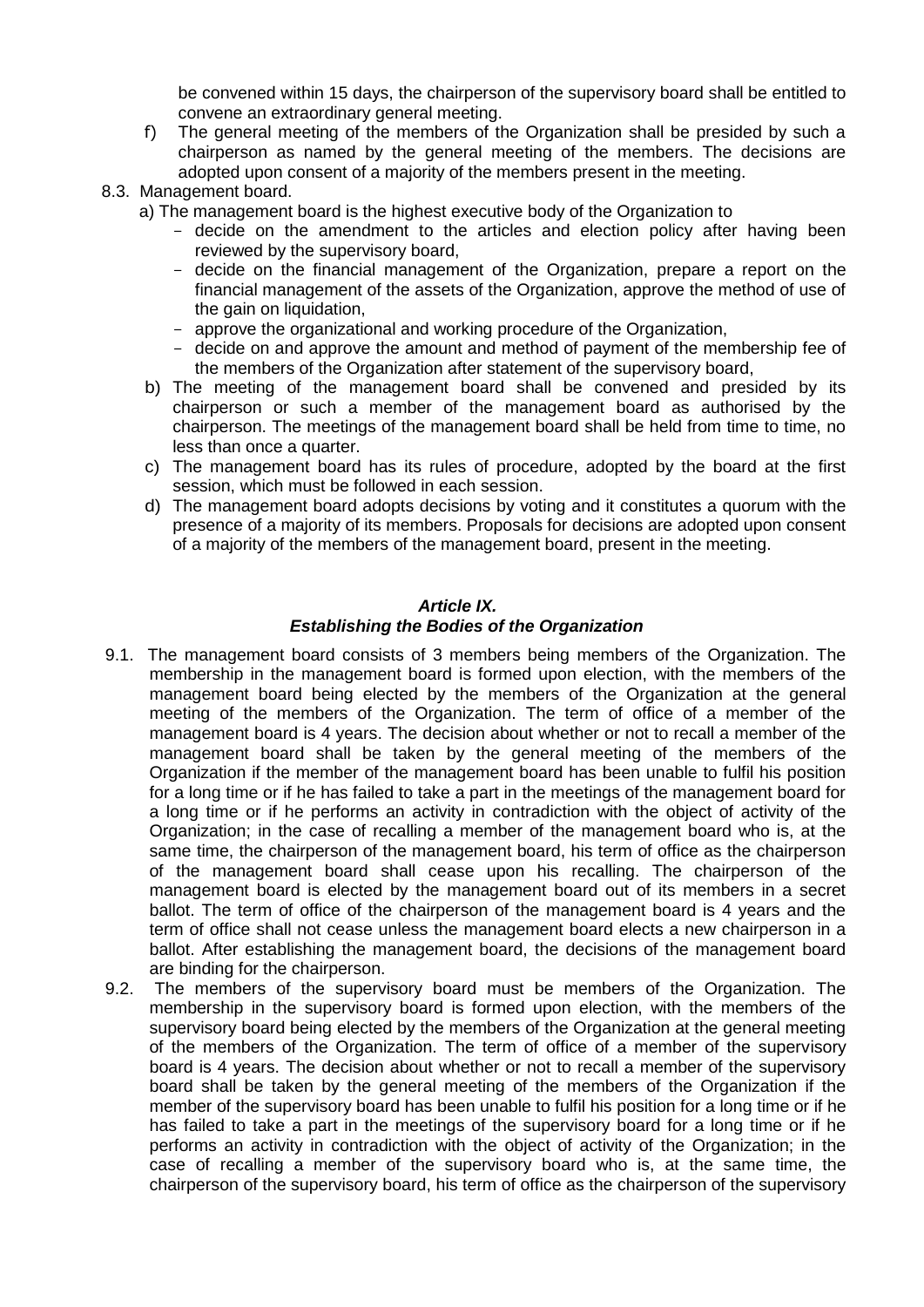board shall cease upon his recalling. The chairperson of the supervisory board is elected by the supervisory board out of its members in a secret ballot. The term of office of the chairperson of the supervisory board is 4 years and the term of office shall not cease unless the supervisory board elects a new chairperson in a ballot.

9.3. A member of the Organization has the right to resign from his position based on an application for a release from the position, where his membership in the Organization ceases a day after the body, whose member he was, took note of his application. The election of the members of the management board is governed by the election policy. The members of the management board and supervisory board in the first term of office are elected by the Founding Members of the Organization at the establishing general meeting of the members of the Organization.

#### *Article X. Acting for the Organization*

- 10.1. The Organization is represented by the chairperson of the management board, who also acts for the Organization. When signing for the Organization, he shall affix his signature to a written or imprinted name of the Organization and state his name, surname and position within the Organization.
- 10.2. If reasonably required, the chairman of the management board may authorise another member of the management board to act for the Organization, stating the content and time scope of his authorisation, or eventually another member of the Organization, with the consent of the management board.

#### *Article XI. Cessation of the Organization*

- 11.1. The Organization ceases upon the decision of the management board on voluntary dissolution or merger with another organization, where the application for deletion from the register of organization is filed by the chairman of the management board of the Organization.
- 11.2. Should the assets of the Organization fail to be transferred to a legal successor, the management board shall appoint a liquidator and set his remuneration. The liquidator shall provide for the settlement of property rights of the Organization and shall be entitled to act for the Organization in all matters concerning the liquidation.
- 11.3. The gain on liquidation shall be distributed among the members of the Organization equally or following a plan set by the management board at the declaration of the liquidation, where the member, who has not paid the membership in full, is not entitled to the gain on liquidation.

#### *Article XII. Transitional and Final Provisions*

- 12.1 Europolice Federation občianske združenie is formed upon registration with the Ministry of Interior of the Slovak Republic.
- 12.2 Matters which are not expressly covered by these articles are governed by the generally binding legal regulations valid in the Slovak Republic.
- 12.3 Any changes and amendments to the articles and election policy shall be made upon a decision of the management board.
- 12.4 These articles are prepared in two counterparts. The election policy forms an integral part of these articles.

In Biskupice, dated 11 November 2015